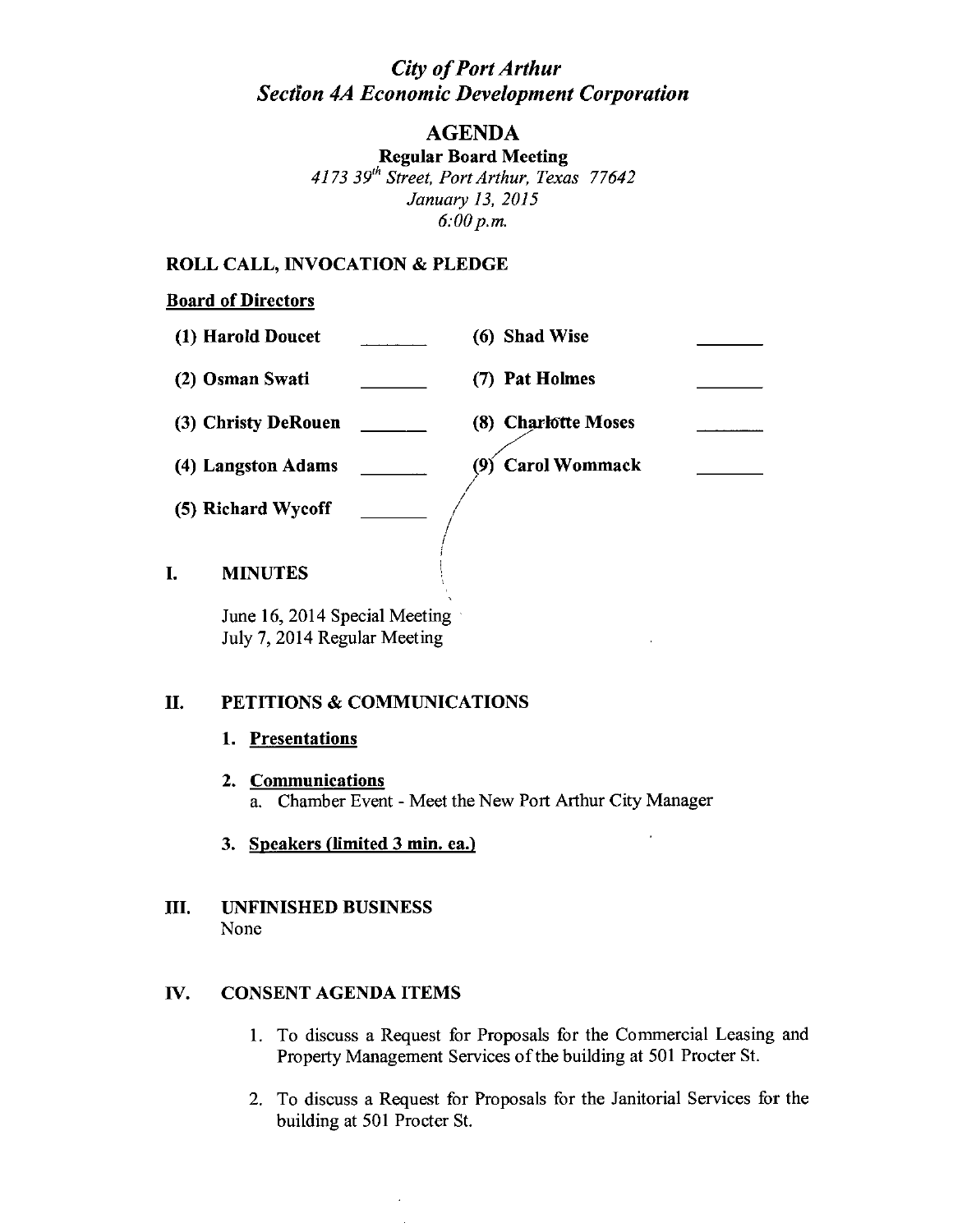### V. NON - CONSENT AGENDA ITEMS

- 1. To discuss for possible consideration a Pre-Employment Workforce Training Agreement with Lamar State College Port Arthur for CDL Class B license.
- 2. To discuss for possible consideration cost estimates submitted by Labiche Architectural Group for the construction of a park within the Spur 93 Business Park.
- 3. To discuss for possible consideration a change as to the Letter of Credit issued in regard to Krinos Foods, LLC.
- 4. To discuss for possible consideration the Board of Directors' Regular Meeting scheduled in March 2015.
- 5. To discuss for possible consideration a contribution to the Regional Economic Development Initiative (REDI).
- 6. To discuss for possible consideration renewal of the contract for a Houston market billboard advertisement.
- 7. To discuss for possible consideration board members' travel costs.
- 8. To discuss for possible consideration revoking the proposed incentive/ loan agreement with GBM Manufacturing.
- 9. To discuss for possible consideration tenant participation and tenant square foot rental costs for the property at 501 Procter St.

#### VII. REPORTS

- 1. Marketing & Business Recruitment
- 2. Employment & Training
- 3. Business Operations, Retention, and Expansion
- 4. Financial
- 5. CEO's Report
	- a. Annual MLK Brunch

#### VIII. CLOSED SESSION (EXECUTIVE SESSION)

In Order To Comply With The Requirements Of Chapter 551 (Open Meetings Law) Of The Texas Government Code, Prior To Going Into Closed Meeting The Presiding Officer To The City of Port Arthur Section 4A Economic Development Corporation Board Of Directors Should Make The Following Public Announcement:

"A Closed Meeting or Executive Session Will Be Held Pursuant To the Following Sections of Chapter 551, Texas Government Code,